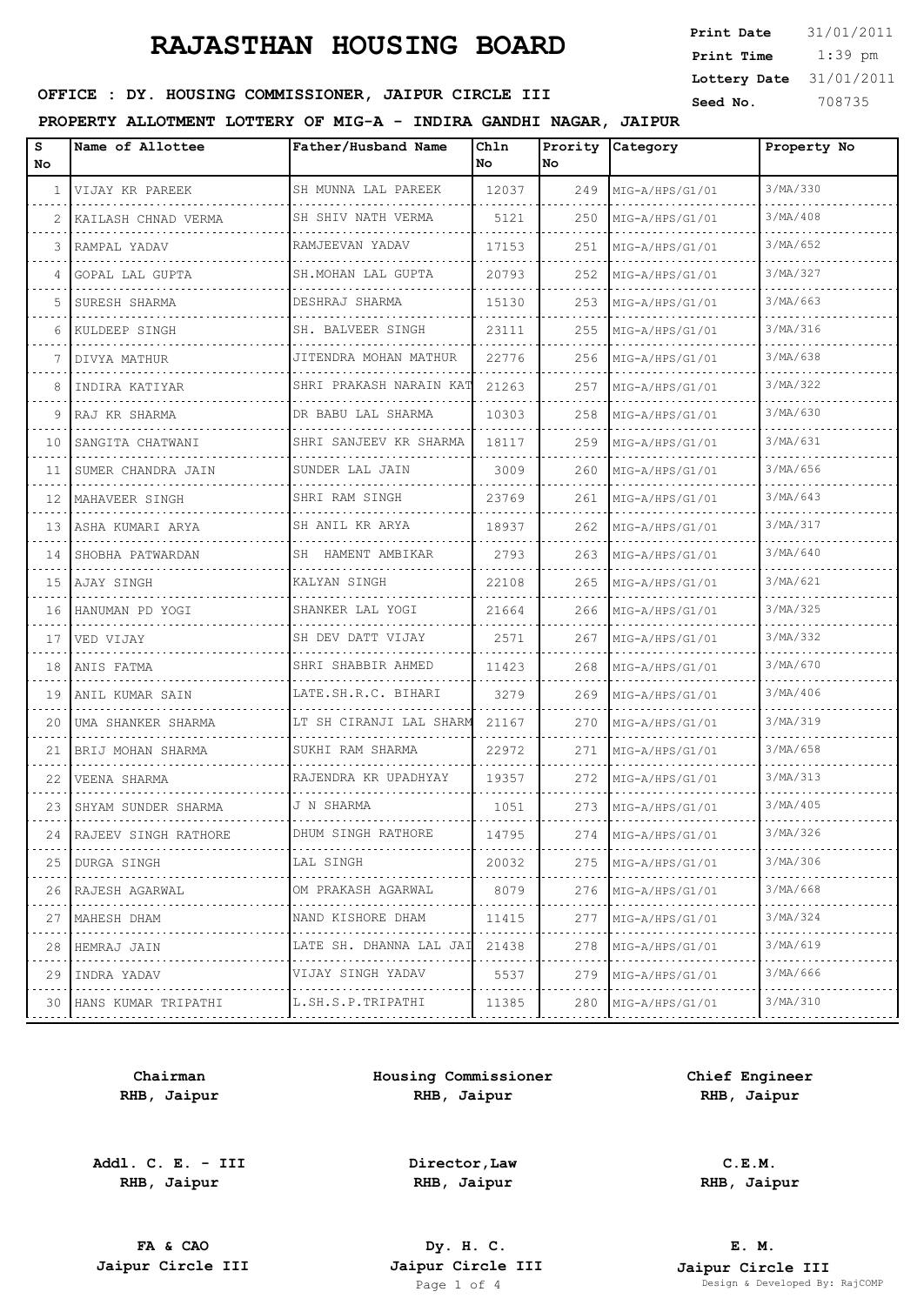## **RAJASTHAN HOUSING BOARD**

 1:39 pm **Print Date**  $31/01/2011$ **Print Time Lottery Date** 31/01/2011

## **SEED OFFICE : DY. HOUSING COMMISSIONER, JAIPUR CIRCLE III** Seed No. 208735

**PROPERTY ALLOTMENT LOTTERY OF MIG-A - INDIRA GANDHI NAGAR, JAIPUR**

| s<br>No | Name of Allottee           | Father/Husband Name     | Ch1n<br>No | Prority<br>No | Category        | Property No |
|---------|----------------------------|-------------------------|------------|---------------|-----------------|-------------|
| 31      | ANKIT PAREEK               | SH. DAMODHAR PRASAD PAR | 17049      | 281           | MIG-A/HPS/G1/01 | 3/MA/634    |
| 32      | MUKESH KUMAR SHARMA        | M C SHARMA              | 513        | 282           | MIG-A/HPS/G1/01 | 3/MA/617    |
| 33      | ARUNA MITTAL               | SH.ASHOK KUMAR GUPTA    | 14171      | 283           | MIG-A/HPS/G1/01 | 3/MA/654    |
| 34      | SUNIL DUBEY                | H.N DUBEY               | 21879      | 285           | MIG-A/HPS/G1/01 | 3/MA/308    |
| 35      | JETHU DAN                  | L.SH.BHANWAR DAN        | 5187       | 286           | MIG-A/HPS/G1/01 | 3/MA/625    |
| 36      | HANUMAN PD. GUPTA          | LT. KANHAIYA LAL GUPTA  | 18027      | 287           | MIG-A/HPS/G1/01 | 3/MA/660    |
| 37      | ANIL KR KUNDRA             | SHRI PANNA LAL KUNDRA   | 61         | 288           | MIG-A/HPS/G1/01 | 3/MA/641    |
| 38      | LOKESH KUMAR PATWA         | RAMGOPAL PATWA          | 11625      | 290           | MIG-A/HPS/G1/01 | 3/MA/618    |
| 39      | VAIBHAV SHRIVASTAVA        | SH.P.N.SHRIVASTAVA      | 1890       | 291           | MIG-A/HPS/G1/01 | 3/MA/664    |
| 40      | SAMSHER SINGH              | SH. PRABHU SINGH        | 21252      | 292           | MIG-A/HPS/G1/01 | 3/MA/315    |
| 41      | ANIL DUBEY                 | H.N. DUBEY              | 21886      | 242           | MIG-A/HPS/G2/01 | 3/MA/626    |
| 42      | RAM LAL LOKWANI            | TEU MAL LOKWANI         | 404        | 280           | MIG-A/HPS/G2/01 | 3/MA/639    |
| 43      | SANDEEP GUPTA              | PRATIVI RAJ GUPTA       | 12816      | 281           | MIG-A/HPS/G2/01 | 3/MA/323    |
| 44      | MUKESH SHRIVASTAVA         | SH. JAGDISH BABU        | 4968       | 282           | MIG-A/HPS/G2/01 | 3/MA/657    |
| 45      | SHUSHILA DEVI BHARDWAJ     | SH RAJENDRA KR BHARDWAJ | 14620      | 283           | MIG-A/HPS/G2/01 | 3/MA/676    |
| 46      | ANITA AGARWAL              | RAM SAWROOP AGARWAL     | 15493      | 286           | MIG-A/HPS/G2/01 | 3/MA/644    |
| 47      | AVINASH GUPTA              | SHRI OM PRAKASH GUPTA   | 23837      | 288           | MIG-A/HPS/G2/01 | 3/MA/328    |
| 48      | SAVITA JANU                | SURESH KUMAR JANU       | 8760       | 289           | MIG-A/HPS/G2/01 | 3/MA/635    |
| 49      | MADHU KATHURIYA            | RAM CHAND KATHURIYA     | 15876      | 290           | MIG-A/HPS/G2/01 | 3/MA/307    |
| 50      | DEVENDRA KUMAR             | SH. MAHANDARA KUMAR     | 683        | 291           | MIG-A/HPS/G2/01 | 3/MA/649    |
| 51      | ANITA AGRAWAL              | SH LAKHAMI CHAND AGRAWA | 20178      | 292           | MIG-A/HPS/G2/01 | 10/MA/80    |
| 52      | MAN MOHAN AGARWAL          | SH BHANWAR LAL JI AGARW | 16923      | 293           | MIG-A/HPS/G2/01 | 3/MA/616    |
|         | 53   MANISH KUMAR BHAGWANI | GOPAL DAS               | 533        | 294           | MIG-A/HPS/G2/01 | 3/MA/312    |
|         | 54   NAFEES KHAN           | SHAHABUDDIN KHAN        | 21492      | 295           | MIG-A/HPS/G2/01 | 3/MA/636    |
|         | 55 ANIL JULKA              | INDER NATH JULKA        | 18317      | 296           | MIG-A/HPS/G2/01 | 3/MA/673    |
| 56      | DAMODAR TIWARI             | DEENDYAL TIWARI         | 1204       | 297           | MIG-A/HPS/G2/01 | 3/MA/303    |
| 57      | SUNIL BOHRA                | SHRI HARBANSH KISHORE B | 385        | 298           | MIG-A/HPS/G2/01 | 3/MA/672    |
| 58      | JAIVEER SINGH RAJAWAT      | UMMED SINGH RAJAWAT     | 16669      | 299           | MIG-A/HPS/G2/01 | 3/MA/646    |
| 59      | SUDHIR DUBEY               | H.N. DUBEY              | 21872      | 302           | MIG-A/HPS/G2/01 | 3/MA/620    |
|         | 60 ASHIO ALI               | HAJI HASAN ALI          | 15138      | 303           | MIG-A/HPS/G2/01 | 3/MA/669    |
|         |                            |                         |            |               |                 |             |

**Chairman RHB, Jaipur**

**Addl. C. E. - III RHB, Jaipur**

**Housing Commissioner RHB, Jaipur**

**Chief Engineer RHB, Jaipur**

**Director,Law RHB, Jaipur**

**C.E.M. RHB, Jaipur**

**FA & CAO Dy. H. C.**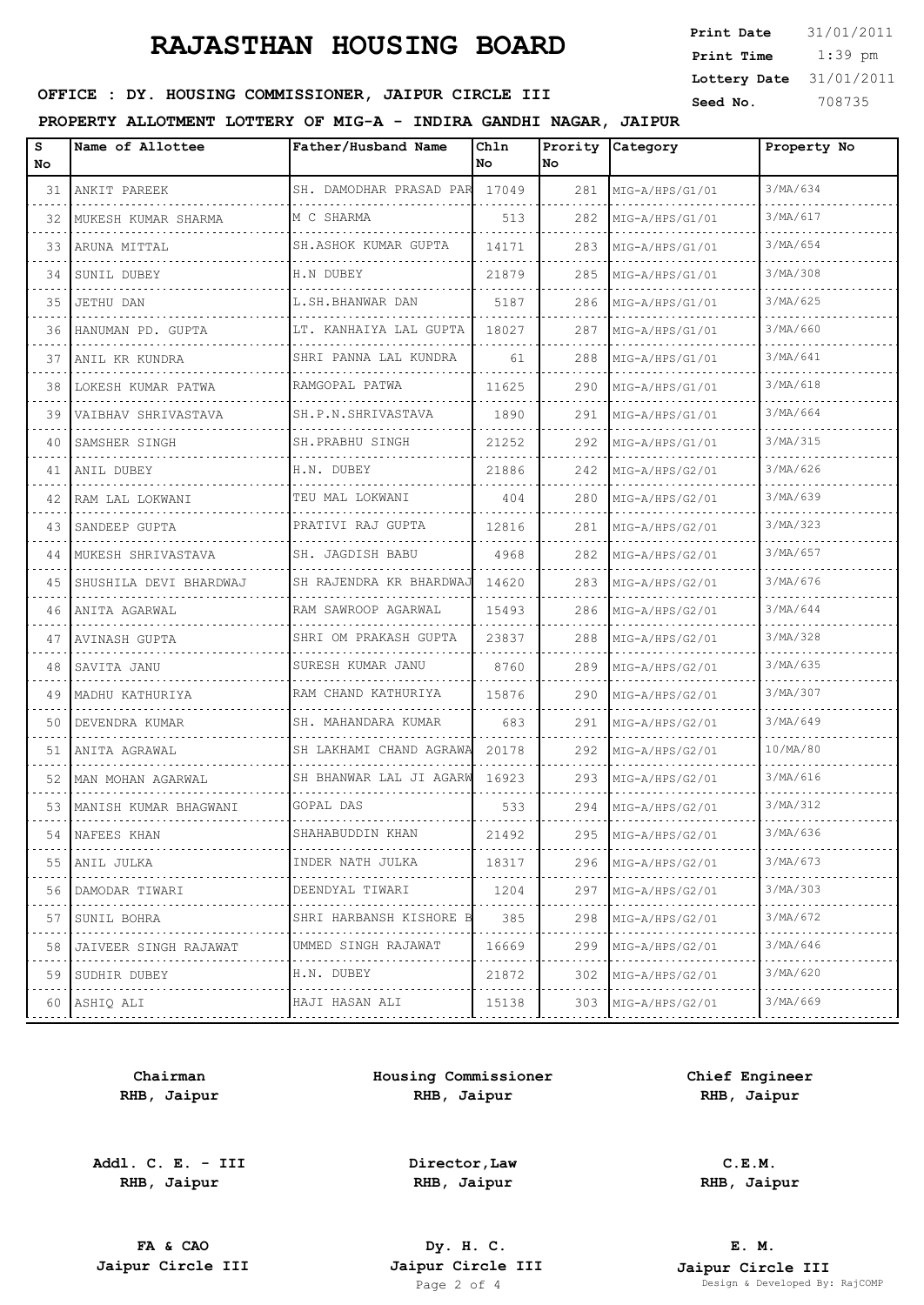## **RAJASTHAN HOUSING BOARD**

| <b>Print Date</b> | 31/01/2011 |
|-------------------|------------|
| Print Time        | $1:39$ pm  |
| Lottery Date      | 31/01/2011 |
| Seed No.          | 708735     |

### OFFICE : DY. HOUSING COMMISSIONER, JAIPUR CIRCLE III

#### **PROPERTY ALLOTMENT LOTTERY OF MIG-A - INDIRA GANDHI NAGAR, JAIPUR**

| S<br>No. | Name of Allottee          | Father/Husband Name         | Chln<br>No | Prority<br>No | Category             | Property No |
|----------|---------------------------|-----------------------------|------------|---------------|----------------------|-------------|
| 61       | VISHAL SAXENA             | SH. AVINASH CHANDRA         | 5316       | 304           | MIG-A/HPS/G2/01<br>. | 3/MA/648    |
| 62       | PREM CHAND JAIN           | C L JAIN                    | 3127       | 306           | MIG-A/HPS/G2/01      | 3/MA/662    |
| 63       | BHAGWAN SAHAY GOYAL       | LT. RAM NIVAS GOYAL         | 2309       | 307           | MIG-A/HPS/G2/01      | 3/MA/623    |
| 64       | INTEKHAB ALAM SIDUQUI     | LT. MR SAEED AHMAD SIDD     | 7428       | 309           | MIG-A/HPS/G2/01      | 3/MA/675    |
| 65       | PAWAN ADAK                | VAIDHNATH ADAK<br>.         | 11410      | 310           | MIG-A/HPS/G2/01      | 3/MA/651    |
| 66       | DEVENDRA KUMAR SAINI      | DASRATH KUMAR SAINI         | 22716      | 311           | MIG-A/HPS/G2/01      | 3/MA/647    |
| 67       | RAMESHWAR SINGH DHAKA     | HUKMA RAM DHAKA             | 9536       | 312           | MIG-A/HPS/G2/01      | 3/MA/304    |
| 68<br>.  | SHYAM BABOO               | SITA RAM                    | 2301       | 313           | MIG-A/HPS/G2/01<br>. | 3/MA/659    |
| 69.      | NAVEEN KUMAR JOLIYA       | SH MOHAN LAL JOLIYA         | 2347       | 11            | MIG-A/ORS/G4/01      | 3/MA/309    |
| 70       | RAM PYARI                 | LT. MUNI SAGAR KHATEEK      | 15983      | 51            | MIG-A/HPS/G4/01<br>. | 3/MA/305    |
| 71       | SUMITRA DEVI CHOPRA       | SH RADHE SHYAM<br>.         | 15869      | 52            | MIG-A/HPS/G4/01      | 3/MA/650    |
| 72       | INDRRAJ                   | SH MATHURALAL               | 21819      | 53            | MIG-A/HPS/G4/01      | 3/MA/622    |
| 73       | SHEELA SANKHLA            | MAHENDRA SINGH SANKHLA      | 20355      | 54            | MIG-A/HPS/G4/01      | 3/MA/320    |
| 74       | PURSHOTTAM BALMIKI        | SH.GANGA RAM VALMIKI<br>.   | 16719      | 55            | MIG-A/HPS/G4/01      | 3/MA/632    |
| 75       | HARENDRA VERMA            | J P VERMA                   | 22722      | 56            | MIG-A/HPS/G4/01<br>. | 3/MA/645    |
| 76       | VIMLA DEVI                | BANWARI LAL                 | 2422       | 57            | MIG-A/HPS/G4/01      | 3/MA/318    |
| 77       | SHIV CHAND SINGH          | KHAMAN SINGH                | 21569      | 21            | MIG-A/HPS/G7/01      | 3/MA/331    |
| 78<br>.  | DRAUPTI DEVI              | LT SH NATHUA LAL SAIN       | 20502      | 22            | MIG-A/HPS/G7/01      | 3/MA/311    |
| 79       | RAJENDRA KUMAR MEENA      | SH NARAYAN MEENA            | 18739      | 15            | MIG-A/ORS/G11/01     | 3/MA/615    |
| 80       | SHANKER LAL MEENA         | SH MANGI LAL MEENA          | 11719      | 36            | MIG-A/HPS/G11/01     | 3/MA/407    |
| 81       | SAROJ KUMARI              | SH KRISHAN GOPAL MEENA<br>. | 10205      | 37            | MIG-A/HPS/G11/01     | 3/MA/627    |
| 82.      | MOOL CHAND MEENA          | LT SH NARAYAN RAM MEENA     | 13669      | 38            | MIG-A/HPS/G11/01     | 3/MA/314    |
| 83       | KISHAN LAL MEENA          | RAM SUKHA MEENA             | 20213      | 39            | MIG-A/HPS/G11/01     | 3/MA/409    |
| 84       | RAM SAHAI MEENA           | CHANDA LAL MEENA            | 22052      | 40            | MIG-A/HPS/G11/01     | 3/MA/598    |
| 85       | DEEN DYAL MEENA           | HARBHAZAN MEENA<br>.        | 20563      | 42            | MIG-A/HPS/G11/01     | 3/MA/624    |
| 86       | VIRENDRA KUMAR MEENA<br>. | SH RAM RATAN MEENA          | 19631      | 42            | MIG-A/HPS/G11/01     | 3/MA/329    |
| 87       | GULAB CHAND MEENA         | CHHOTE LAL MEENA            | 4532       | 43            | MIG-A/HPS/G11/01     | 3/MA/321    |

#### **List of remaining houses (13):**

3/MA/628, 3/MA/629, 3/MA/633, 3/MA/637, 3/MA/642, 3/MA/653, 3/MA/655, 3/MA/661, 3/MA/665, 3/MA/667, 3/MA/671, 3/MA/674, 10/MA/205, \*\* END \*\*

> **Chairman RHB, Jaipur**

**Addl. C. E. - III RHB, Jaipur**

**Housing Commissioner RHB, Jaipur**

> **Director,Law RHB, Jaipur**

**Chief Engineer RHB, Jaipur**

> **C.E.M. RHB, Jaipur**

**FA & CAO Dy. H. C.**

**E. M. Jaipur Circle III Jaipur Circle III Jaipur Circle III Jaipur Circle III Jaipur Circle III Page 3 of 4 Design & Developed By:** Pesign & Developed By: RajCOMP